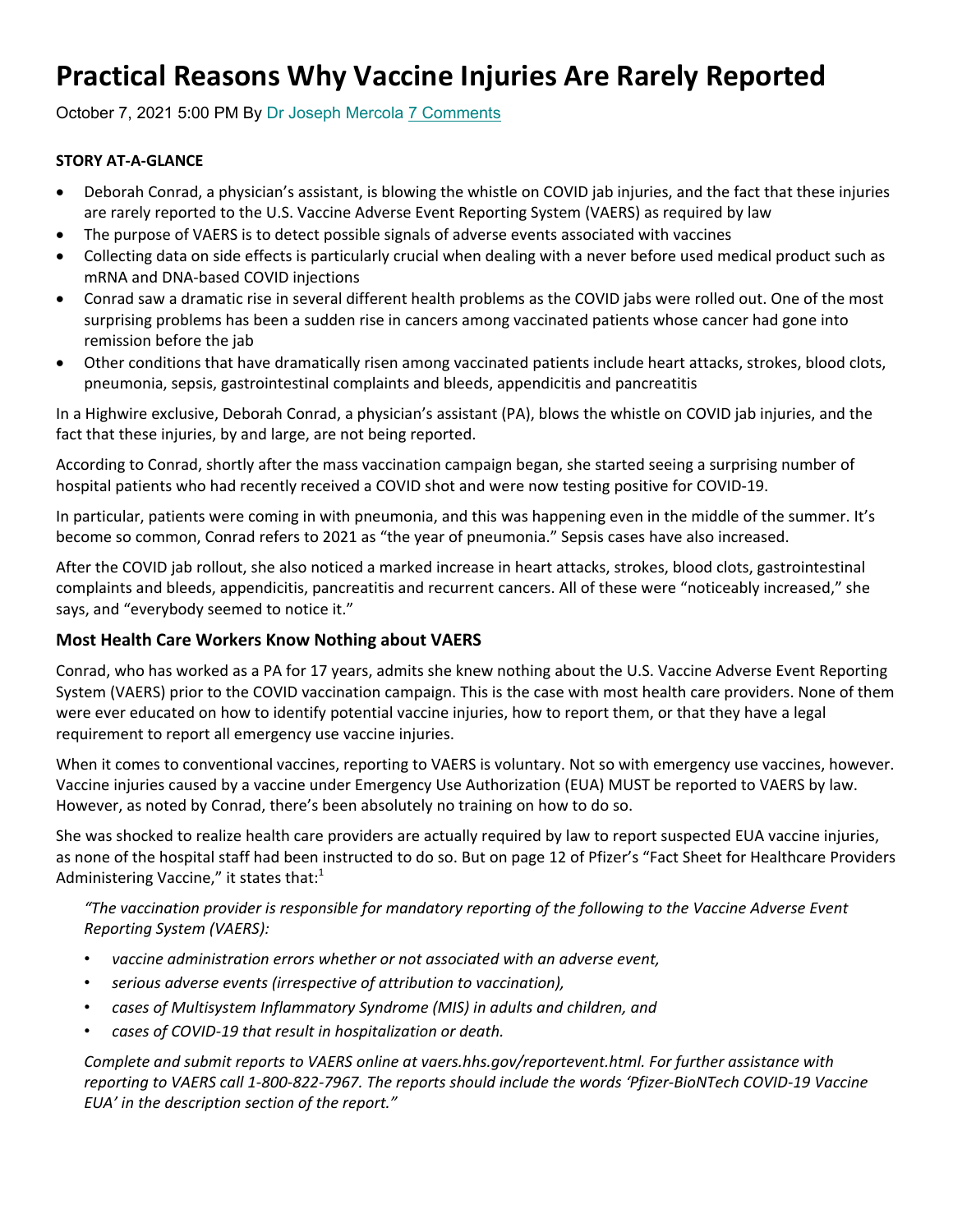# **Doctors Have a Public Health Duty to Report Side Effects**

In addition to a lack of education about VAERS, one of the reasons why so few physicians report suspected vaccine injuries is because there are no penalties for failing to fulfill your legal responsibilities. It's essentially not enforced.

It's worth noting that it is not the doctor's job to decide whether an injury is caused by a vaccine or not. The language in VAERS is very clear on this. They are simply to report any adverse health condition that occurs after a vaccination has been given.

Over time, as reports accumulate, the FDA and CDC can then start to see potential associations, and if a particular condition occurs at high frequency after a particular vaccine is given, the link would then, theoretically at least, be investigated further. In short, VAERS function is to signal potential side effects that weren't known before.

Naturally, collecting data on side effects is particularly crucial when dealing with a brand‐new, never previously used medical product such as these mRNA and DNA‐based COVID injections.

Every health care worker in the nation really ought to be on the lookout for potential side effects, and diligently fulfill their public health duty to report any and all health effects that occur within a month or two, at minimum, after the injections. We are, after all, in a mass experiment, and without rigorous data collection, how can we possibly understand what these injections are doing?

# **VAERS Is a Crucial Tool to Ensure Vaccine Safety**

As soon as Conrad became aware of her responsibility to report side effects, she started filing reports. But there were so many that "quickly, that became a full‐time job," she says. Within a month, she'd already reported 50 suspected vaccine injuries.

Fact checkers typically dismiss VAERS data as "unreliable" because anyone can file a report. The fact that a patient experienced a problem after vaccination also does not mean that the vaccine was the cause. Such debunking attempts do not hold water, however.

## **The purpose of VAERS is to detect possible signals of adverse events associated with vaccines.**

First of all, filing a VAERS report is not a quick and easy task. It's very time consuming and requires detailed data on blood work, symptoms, previous medical history, vaccine lot numbers and much more. What's more, there's no save feature, so you cannot walk away from it midstream, or the system will log you out and you have to start all over again.

So, to say VAERS is not optimized for ease of use and compliance is a profoundly serious understatement. Conrad, and many other doctors, have stated that the system will often also fail to authenticate once you hit "submit," and erase the whole report. It's almost like it's was intentionally designed to discourage reporting.

There's also no incentive to spend your days filing false reports, as there are penalties for doing so. This is in stark contrast to not filing a report, which carries no penalty. What's more, while a patient or parent can file a report, most reports are done by medical professionals, and they're not going to waste their time filing false reports.

Then there's the actual purpose of VAERS, which as mentioned is to signal potential problems. It's true any single report cannot be taken as proof that the vaccine caused a problem, but when you have thousands or tens of thousands of reports of a given effect, that's a SIGNAL that there might be a link. This is clearly expressed on the FDA's website: $2^2$ 

# *"The purpose of VAERS is to detect possible signals of adverse events associated with vaccines. VAERS collects and analyzes information from reports of adverse events (possible side effects) that occur after the administration of U.S. licensed vaccines."*

# **Avoiding Vaccine Hesitancy Deemed More Important Than Safety**

Once Conrad started getting overwhelmed by the task of filing reports, she asked the hospital administration for help. She wanted the administration to educate the staff so that everyone could all pitch in and "do the right thing" by identifying injuries and filing reports.

Instead of getting the assistance she expected, she ran into a brick wall of resistance. The vaccination push was in full swing, and no one was willing to raise questions about vaccine safety, as it might promote vaccine hesitancy.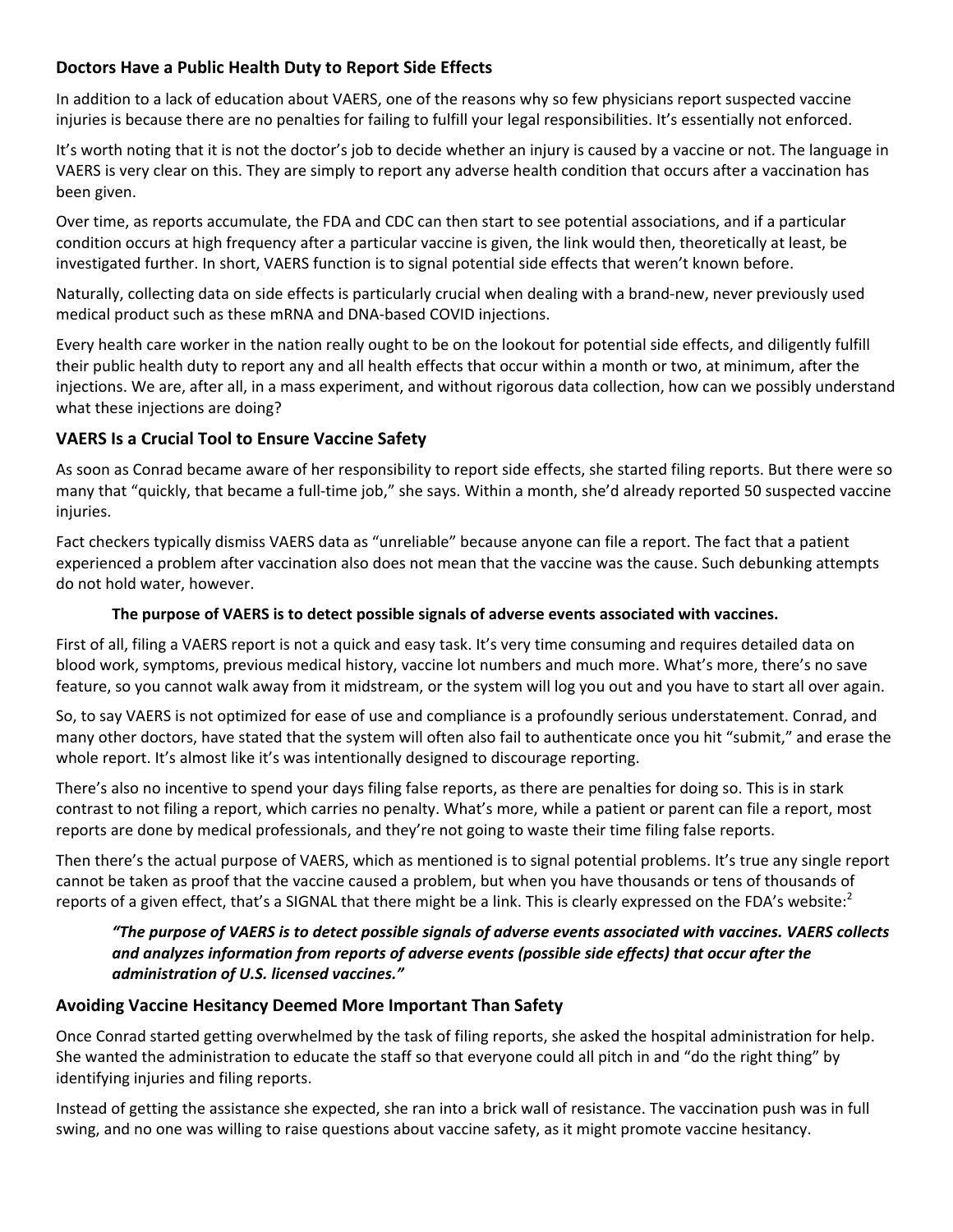Remarkably, promoting the idea that the shots are perfectly safe — even if untrue — was deemed more important than making sure patients were not being harmed by the millions.

Conrad then called her hospital's president to ask why side effects were not routinely reported to VAERS as required by law. The president replied he believes "the position the system has taken is that each provider has the responsibility to report on their own patient."

But how can they do that if they're not educated about what they're supposed to be reporting? Conrad asked. He told her "providers should educate themselves when they're dealing with patients related to COVID vaccinations."

After that, the risk management team told her she was no longer allowed to file reports on behalf of other doctors. She could only file reports for her own patients. She also received a written warning, saying she must support the hospital's approach to the vaccine, per CDC and Department of Health guidance.

#### **Historically, Vaccine Injuries Are Routinely Underreported**

As explained by Conrad, as adult-care providers, they rarely deal with vaccinations, as adults receive very few vaccines. Pediatricians are typically the ones who administer vaccines, and they give them to babies and young children. Hence pediatricians may be more familiar with VAERS.

However, even among pediatricians, knowledge and use of VAERS is limited, and this has been known for over a decade. As noted in the so-called "Lazarus Report," formally titled "Electronic Support for Public Health — Vaccine Adverse Event Reporting System," published in late  $2010$ : $3$ 

*"Preliminary data were collected from June 2006 through October 2009 on 715,000 patients, and 1.4 million doses (of 45 different vaccines) were given to 376,452 individuals.*

*Of these doses, 35,570 possible reactions (2.6 percent of vaccinations) were identified. This is an average of 890 possible events, an average of 1.3 events per clinician, per month.*

*These data were presented at the 2009 AMIA conference. In addition, ESP: VAERS investigators participated on a panel to explore the perspective of clinicians, electronic health record (EHR) vendors, the pharmaceutical industry, and the FDA towards systems that use proactive, automated adverse event reporting.*

*Adverse events from drugs and vaccines are common, but underreported. Although 25% of ambulatory patients experience an adverse drug event, less than 0.3% of all adverse drug events and 1‐13% of serious events are reported to the Food and Drug Administration (FDA).*

*Likewise, fewer than 1% of vaccine adverse events are reported. Low reporting rates preclude or slow the identification of 'problem' drugs and vaccines that endanger public health. New surveillance methods for drug and vaccine adverse effects are needed.*

*Barriers to reporting include a lack of clinician awareness, uncertainty about when and what to report, as well as the burdens of reporting: reporting is not part of clinicians' usual workflow, takes time, and is duplicative."*

#### **CDC's New System Showed 1 in 10 Had Reactions**

This report has an interesting backstory. In 2010, the CDC actually hired a company to automate VAERS. Any patient who received a vaccine within the Harvard Pilgrim HMO automatically had their medical records scanned for the next 30 days, such as diagnostic codes, lab tests and drug prescriptions.

Any health problem suggestive of an adverse event was then automatically uploaded into the VAERS database. Remarkably, preliminary data showed nearly 1 in 10 people suffered a reaction after vaccination, yet the official CDC mantra is that the risk for serious vaccine injury or death is 1 in 1 million.

Unfortunately, while the creation of VAERS in 1986 was an opportunity to get a firmer grasp of the number of potential vaccine reactions, injuries and deaths occurring after vaccinations given in the U.S., the CDC didn't follow through, and the project fell by the wayside.

As noted by the authors, the plan to automate VAERS reporting didn't happen because "the necessary CDC contacts were no longer available and the CDC consultants responsible for receiving data were no longer responsive to our multiple requests to proceed with testing and evaluation."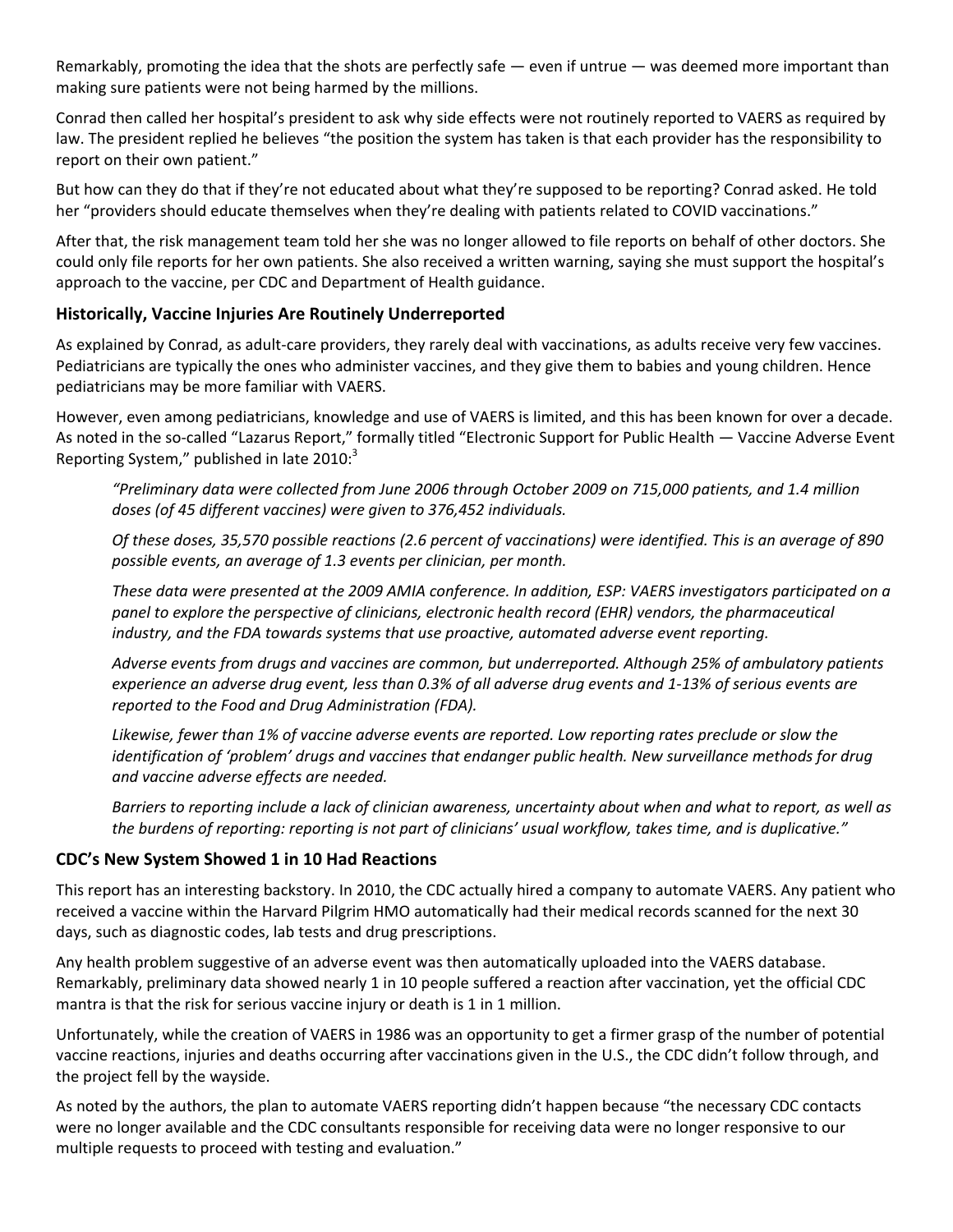Why did the CDC drop this project? Don't they want to protect public health from potentially dangerous products? Did they think the truth might destroy the vaccine industry?

# **Surprising Rise in Cancer and Other Odd Conditions**

As mentioned, Conrad saw a dramatic rise in several different health problems as the COVID jabs were rolled out. One of the most surprising problems has been a sudden rise in cancers among vaccinated patients whose cancer had gone into remission before the jab.

Bigtree points out he's spoken with a number of oncologists who have made the same observation in their practices. These cancers tend to be very sudden in onset and highly aggressive, often leading to death.

She's also seeing new cancers that appear "out of nowhere," and rarer types of cancer, such as solid organ tumors that kill the patient before a biopsy can even be taken.

Blood clots and strokes have also skyrocketed, and these occur even in patients who are on maximum doses of anticoagulants. Odd and unusual neurological problems with seizures and tremors are also becoming more commonplace, as is pneumonia and sepsis.

# **Are We in a Pandemic of the Unvaccinated?**

When asked if a majority of the patients in her hospital are unvaccinated  $-$  which is what we're being told  $-$  she says no, quite the opposite. She's been tracking the numbers for a couple of months, and as just one example, on one particular day in July, of the 35 patients admitted, 30 were fully vaccinated, and all of the seven patients in the intensive care unit were fully vaccinated.

This despite the fact that, at that time, the county vaccination rate was only between 40% and 45%. She points out that these vaccinated patients were not all COVID‐19 patients, but were admitted for all sorts of health issues. Many vaccinated patients have also been readmitted several times since they got their shot.

While Conrad has done everything she can to protect public health up until now — having filed more than 120 VAERS reports so far — she won't be fighting on the frontlines any longer. She's being let go from her job at the end of September 2021 for refusing to get the COVID shot. After everything she's seen, "I'm more afraid of the vaccine than I am of COVID," she says.

#### **The Likely Result of This Tyrannical Intervention**

This is the ultimate irony. Conrad is clearly one of the most compassionate, high integrity and absolutely committed health professionals in that hospital and they are firing her for adhering to her constitutional rights. I believe this is precisely the behavior that will ultimately lead to the self‐destruction of our society.

You simply can't fire tens of millions of some of the brightest and most honest people in the country who adhere to personal freedom and liberty and not expect it to have devastating consequences. Who will be left to do the work? The majority of these people being terminated are highly trained professionals that can't be easily replaced.

It is clear they don't understand the results of these tyrannical interventions. It is beyond evident that we are in for some very rocky times with massive shortages as people are fired from their jobs. So, be prepared folks, and stock up as if you were expecting a hurricane and knew you'd have no access to outside help for three to six months. I hope this doesn't happen, but everything is pointing to this outcome.

# **Vaccine‐Injured Patients Want To Be Heard**

The sad truth is, we're in an epidemic of vaccine injuries, and injured patients are now routinely ignored by the very people who encouraged them to get the shot. To get an idea of what the risks actually are, check out some of the cases reported to nomoresilence.world<sup>4</sup> and c19vaxreactions.com,<sup>5</sup> two websites dedicated to giving a voice to those injured by COVID shots.

You can also browse through more than 246,000 comments left on a Facebook post by WXYZ-TV Channel 7.<sup>6,7</sup> They asked people who had lost an unvaccinated loved one to COVID‐19 to contact them for a story, but what they got was an avalanche of stories of vaccine injuries and deaths instead. Below is a sampling of comments posted on the site: